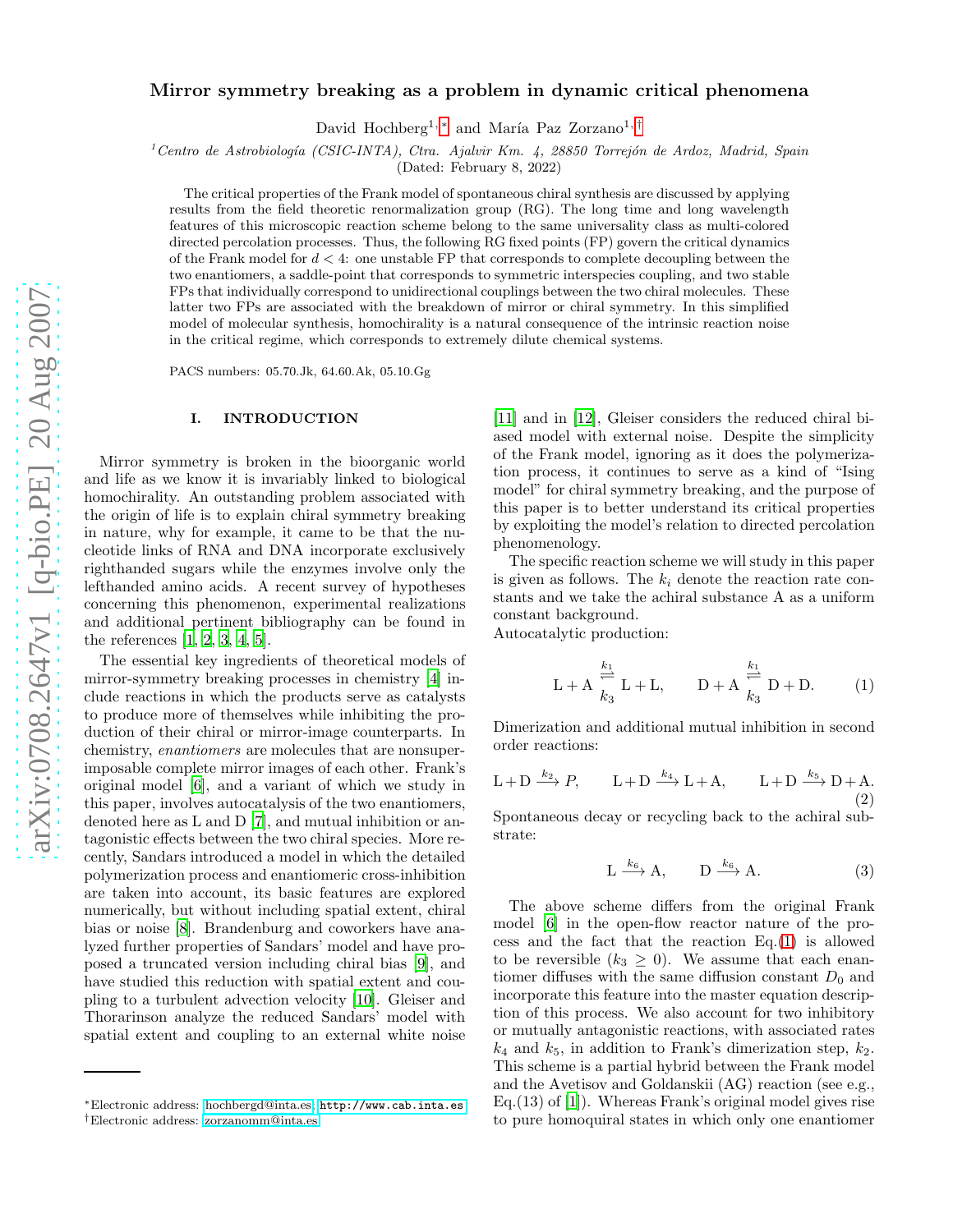is present, the complete AG model leads to chiral symmetric broken final states where both enantiomers are present in unequal proportions. Mirror symmetry is broken in the AG model, but the breaking is not absolute.

Both the above and Frank's 1953 scheme yield the same field-theoretic structure for the effective action, and more importantly, therefore belong to the same universality class. In our analysis, we allow for  $k_4 \neq k_5$ , as this leads to a rich fixed point structure in the critical regime of the model. This choice implicitly accounts for the influence of an external chiral field or bias. Of course, a chiral symmetric action and Langevin equations result from the "natural choice"  $k_4 = k_5$ . The properties of the chirally unbiased model can be studied as a special case of the above scheme.

Chiral or mirror symmetry breaking is an example of a nonequilibrium phase transition which is attained when the control variable  $(k_1A - k_6) \approx 0$  becomes small. A continuous, second order, transition is then induced from a fully active state, characterized by the simultaneous presence of both competing enantiomers accompanied by fluctuations in each chirality, to an inactive or absorbing state, in which only one enantiomer survives. This control parameter can be made small (or large) by simply adjusting the concentration of the achiral molecule A. This limit implies that the net amount of total chiral matter is vanishingly small, i.e., the chemical system is extremely dilute at criticality. This is because the autocatalytic amplification of the enantiomers is delicately balanced by their spontaneous decay. The purpose of this paper is to understand this specific critical behavior and the emergent properties of the Frank model as exposed quantitatively by applying results [\[13\]](#page-8-10) from the field-theoretic renormalization group (RG). We describe a significant result in the field of molecular chirality, namely, symmetry breaking induced by internal reaction noise in extremely diluted systems with absolute enantioselective catalysis. Such a mechanism is vitally important for current scenarios of prebiotic chemistry, where it is commonly accepted that sufficiently high concentrations of organic compounds could not have been reached during the chemical evolution of the early earth.

We are interested in the long time and long wavelength properties as governed by the nature of the RG fixed points and the topology of the RG flow in the space of effective reaction rates. The statistical field theory derived from the scheme  $Eq.(1,2,3)$  $Eq.(1,2,3)$  $Eq.(1,2,3)$  $Eq.(1,2,3)$  maps identically to an action for so-called multi-species directed percolation (MDP) [\[13](#page-8-10)], for the special case of two "colors" or species. Thanks to this correspondence, the full details of the RG analysis already carried out for MDP can be carried over and applied to analyze the critical chemical properties of the Frank model. In the next Section, we present the field-theory action associated with the above scheme, which after a suitable rescaling, leads to the effective action that holds in the critical regime. In Section [III](#page-2-0) we reproduce the complete RG flow diagram for this model. However, only a part of this flow diagram is applicable to real chemical systems, and we discuss the consequences for chiral symmetry breaking near criticality. In Section [IV](#page-3-0) we derive the Langevin equations that individually hold in the vicinity of the saddle point and the two stable fixed points of that flow diagram and integrate these numerically to obtain the time dependence of the competing enantiomers for both large and small noise amplitudes. The results are briefly summarized in Section [V](#page-6-0) where the significance of criticality for scenarios of prebiotic chemistry is emphasized. The relation between criticality and extremely diluted chemical systems is brought out in Appendix [A.](#page-7-2) The modifications that must be made to the effective action when the dimerization and antagonistic reactions are allowed to be reversible are briefly discussed in Appendix [B.](#page-7-3)

# <span id="page-1-1"></span>II. THE EFFECTIVE FIELD THEORY ACTION

The correct inclusion of the effects of microscopic density fluctuations in reaction-diffusion systems can be carried out once the kinetic scheme is specified. With the scheme in hand, we derive the corresponding chemical master equation, represent this process by creation and annihilation operators on a spatial lattice [\[14](#page-8-11)], and in the final step, upon taking the continuum limit, we pass to a path integral representation [\[15](#page-8-12), [16\]](#page-8-13). From this, an effective action  $S_{eff}$  can be straightforwardly derived which contains all the critical dynamics implied by the reaction scheme to be studied. The mapping of related kinetic schemes to continuum statistical path integrals is spelled out in [\[17,](#page-8-14) [18](#page-8-15)] where the main steps can be found. Applying this procedure to the scheme in  $Eqs.(1),(2)$  $Eqs.(1),(2)$  $Eqs.(1),(2)$  $Eqs.(1),(2)$  and  $(3)$  yields the complete action S governing the reaction dynamics:

<span id="page-1-0"></span>
$$
S = \int d^d \mathbf{x} \int dt \left\{ a^* \left( \partial_t a - D_0 \nabla^2 a + k_2 a b - k_1 A a \right) \right. \n+ k_6 a + k_3 a^2 \right\} + a^{*2} (k_3 a^2 - k_1 A a) \n+ b^* \left( \partial_t b - D_0 \nabla^2 b + k_2 a b - k_1 A b + k_6 b + k_3 b^2 \right) \n+ b^{*2} (k_3 b^2 - k_1 A b) + k_2 a^* b^* a b + k_4 b^* a b + k_4 a^* b^* a b \n+ k_5 a^* a b + k_5 a^* b^* a b \}, \tag{4}
$$

where  $d$  is the spatial dimension, and  $a(\mathbf{x},t), a^*(\mathbf{x},t), b(\mathbf{x},t)$  and  $b^*(\mathbf{x},t)$  are continuous fields. In the absence of noise (the mean field approximation) the fields  $a(\mathbf{x}, t)$ ,  $b(\mathbf{x}, t)$  correspond to the coarse-grained local densities of the L and D enantiomers, respectively. With the noise properly restored, these fields are generally  $complex$ -as is the noise–and do not directly represent the physical densities. However, the spatial averages  $\langle a(\mathbf{x}, t) \rangle$ ,  $\langle b(\mathbf{x}, t) \rangle$  are indeed real and do correspond to the particle densities [\[19](#page-8-16)]. The quantities  $a^*(\mathbf{x},t), b^*(\mathbf{x},t)$  represent the conjugate or response fields. These are intimately related to the fluctuations inherent in the system. In fact, when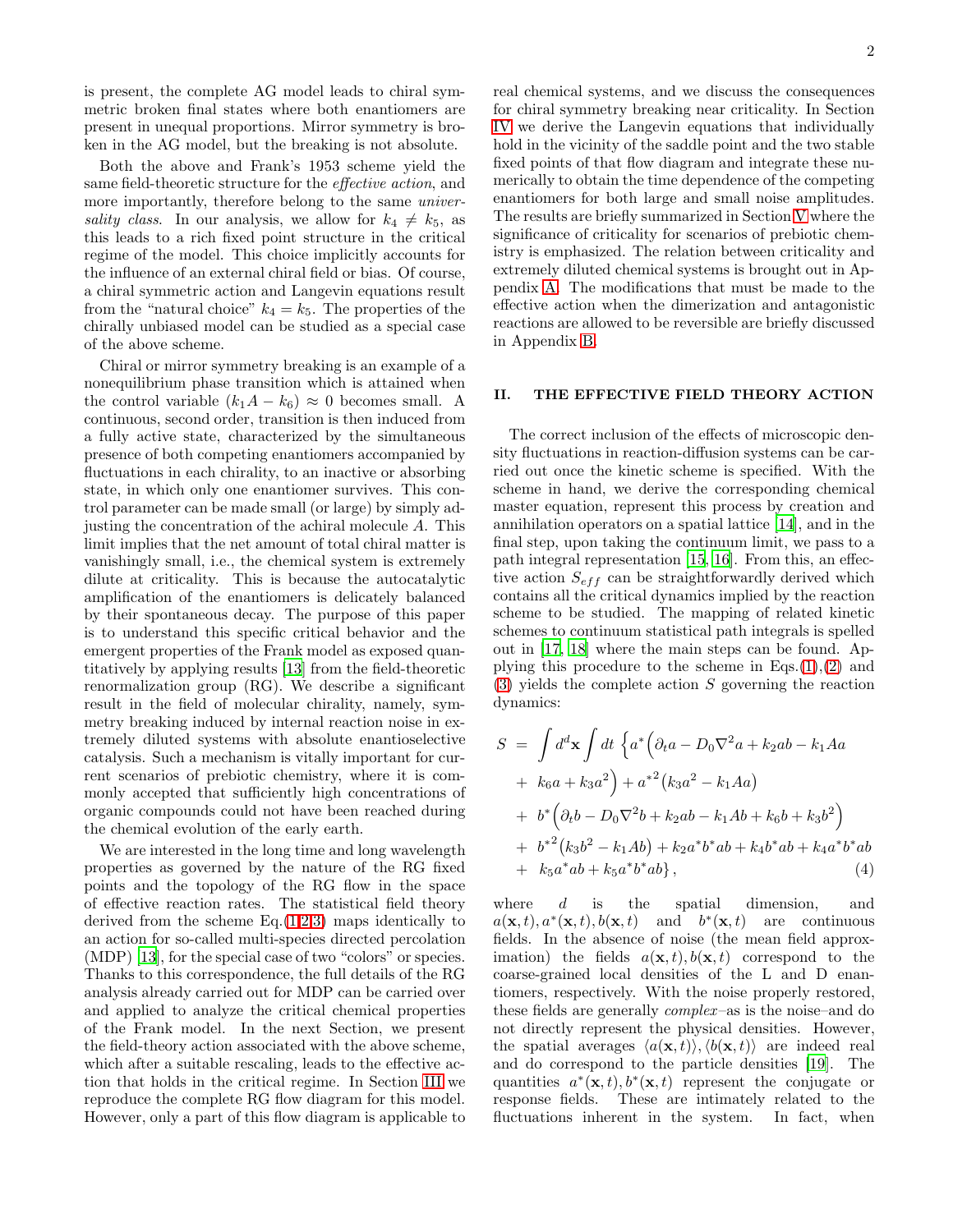the action  $S$  depends quadratically on the conjugate fields, these can be integrated out exactly from the path integral, and the noise statistics completely and rigorously characterized [\[19](#page-8-16)]. The non-critical spatial dynamics (i.e., for  $(k_1A - k_6) >> 0$ ) implied by the action Eq.[\(4\)](#page-1-0) with its attendant complex noise and fields was explored numerically in [\[18](#page-8-15)] for  $k_4 = k_5 = 0$  and

 $k_6 = 0.$ The fields are next rescaled in the action Eq.[\(4\)](#page-1-0), for the purpose of determining which couplings (i.e., which combinations of the rate constants  $k_i$ ) are going to be inrelevant in the strict sense of the RG. This step is needed in order to correctly identify the complete set of vertices that are required to construct a field-theoretic perturbation expansion of this action [\[16](#page-8-13)]. We make use of the observation that when  $k_2 = 0$  and  $k_4 = k_5 = 0$ , the action Eq.[\(4\)](#page-1-0) reduces to that for two identical uncoupled copies of the single particle Gribov process. We therefore rescale the fields according to  $a^* = \theta \psi^*, a = \theta^{-1} \psi$ ,  $b^* = \theta \phi^*$  and  $b = \theta^{-1} \phi$ , where  $\theta = \left(\frac{k_3}{k_1 A}\right)^{1/2}$ . The space and time dependent densities of L and D are given by  $\psi$  and  $\phi$ , respectively. We define the new coupling  $u_0 = (k_1 A k_3)^{1/2}$ . Introducing a length scale  $\kappa^{-1}$  and measuring time in units of  $\kappa^{-2}$  (i.e.,  $[D_0] = \kappa^0$ ), we find that the new fields have scaling dimension  $\kappa^{d/2}$ , while  $[r] = [(k_6 - k_1 A)/D_0] = \kappa^2$  is a relevant perturbation in the RG sense. On the other hand,  $[u_0] = \kappa^{2-d/2}$ , so this nonlinearity becomes marginal in  $d_c = 4$  dimensions. Thus, we learn that  $d = 4$  is the *upper critical dimension* of the Frank model, below which the mean field approximation is incorrect. Note that  $[k_2] = [k_3] = [k_4] = [k_5] =$  $\kappa^{2-d}$ , and hence these couplings are irrelevant compared to  $[u_0]$ : indeed, since e.g.,  $[k_2/u_0] = \kappa^{-d/2}$ , these particular rate constants may be omitted from the effective action. Doing so, leads to the effective action, which takes the form:

<span id="page-2-1"></span>
$$
S_{eff} = \int d^d \mathbf{x} \int dt \, \{ \psi^* [\partial_t + D_0 (r - \nabla^2)] \psi - u_0 (\psi^{*2} \psi - \psi^* \psi^2) + \phi^* [\partial_t + D_0 (r - \nabla^2)] \phi - u_0 (\phi^{*2} \phi - \phi^* \phi^2) + (k_2 + k_4) \theta^{-1} \phi^* \psi \phi + (k_2 + k_5) \theta^{-1} \psi^* \psi \phi \}.
$$
\n(5)

Note that the decoupling of the two enantiomers occurs when  $k_2 = k_4 = k_5 = 0$ , in other words, for vanishing mutual inhibition and dimerization. In particular, we see that both the original Frank model and the extension treated in this paper do indeed lead to the same fielddependent structure for the effective action, Eq[\(5\)](#page-2-1).

### <span id="page-2-0"></span>III. CRITICAL BEHAVIOR

The field theoretic renormalization group (RG) can be applied to  $S_{eff}$  in order to study the nonequilibrium critical dynamics of this reaction-diffusion system (for a pedagogical review of this methodology, see [\[16](#page-8-13)]). The main purpose for employing RG techniques is that they lead to differential equations describing how the model parameters, in this case, the kinetic constants, transform under a change of length scale. As we are here interested in the infrared, or long wavelength, properties of the Frank model, we therefore consider the RG flow of the parameters in the long wavelength limit. In general, certain combinations of the kinetic constants will flow to various fixed point (FP) values that depend on the space dimension. Thus, the flow diagram can be constructed revealing the critical properties of the underlying kinetic scheme. As it turns out,  $S_{eff}$  maps exactly to a field theory of socalled multi-species directed percolation (MDP), for the special case of two colors or species [\[13](#page-8-10)]. A complete and exhaustive RG analysis has already been carried out for the general model in [\[13\]](#page-8-10), and as pointed out there, the required renormalization factors for MDP are provided by the single species Gribov or directed percolation process. As an immediate consequence, the parameter combination  $(k_1 A k_3)^{1/2} / D_0 = u_0 / D_0$  flows under renormalization to the stable fixed point  $u^* = \frac{1}{2}\sqrt{2\epsilon/3}$ , where  $\epsilon = 4 - d > 0.$ 

We next turn to the two interspecies couplings, which from Eq.[\(5\)](#page-2-1) are each seen to be proportional to the sum of the rates  $u_{12} \propto (k_2+k_5)$  and  $u_{21} \propto (k_2+k_4)$ , respectively. The competition between the two enantiomers comes in through the dependence on the rate of dimerization  $k_2$ , as well as through  $k_4$  and  $k_5$ . The complete RG analysis in [\[13\]](#page-8-10) as applied to our model proves that, except for the point  $\mathbf{D}$ , the interspecies parameters in  $S_{eff}$  will flow to one of the following  $d$ -dependent fixed point values:

<span id="page-2-2"></span>
$$
(u_{12}, u_{21}) = \left( \frac{(k_2 + k_5)\theta^{-1}}{D_0}, \frac{(k_2 + k_4)\theta^{-1}}{D_0} \right)
$$
  

$$
\longrightarrow \left\{ \begin{array}{l} \mathbf{D} : (0,0), & \mathbf{S} : (u^*, u^*) \\ \mathbf{U1} : (0, 2u^*), & \mathbf{U2} : (2u^*, 0) \end{array} \right. (6)
$$

The point D corresponds to complete decoupling between the two enantiomers, S to a chiral symmetric coupling, whereas U1 and U2 each correspond to homochiral final states. The flow of the interspecies couplings  $u_{12}$  and  $u_{21}$ under renormalization is depicted in the flow diagram in Figure [1.](#page-3-1) The flow, as indicated there by the sense of the arrows, corresponds to the critical large wavelength and long time properties of the microscopic model defined in Eqs. $(1)$ ,  $(2)$  and  $(3)$ , and is reached for small values of  $r \approx 0$ . Thus the system goes critical when the difference in the rates of autocatalytic amplification  $(k_1A)$  and spontaneous decay  $(k_6)$  goes to zero. This is achieved by varying the concentration of the achiral matter A. This corresponds exactly to a situation of extremely di*lute* net chiral material characterized by  $\psi + \phi \approx 0$  (see Appendix [A](#page-7-2) for a simple proof of this fact). Note the topology of the flow and the stability property of each of the fixed points  $(D,S,U1,U2)$ : (totally unstable, saddle point, stable, and stable), respectively.

We first consider the flow properties as depicted within the positive shaded quadrant  $u_{12} > 0$  and  $u_{21} > 0$  in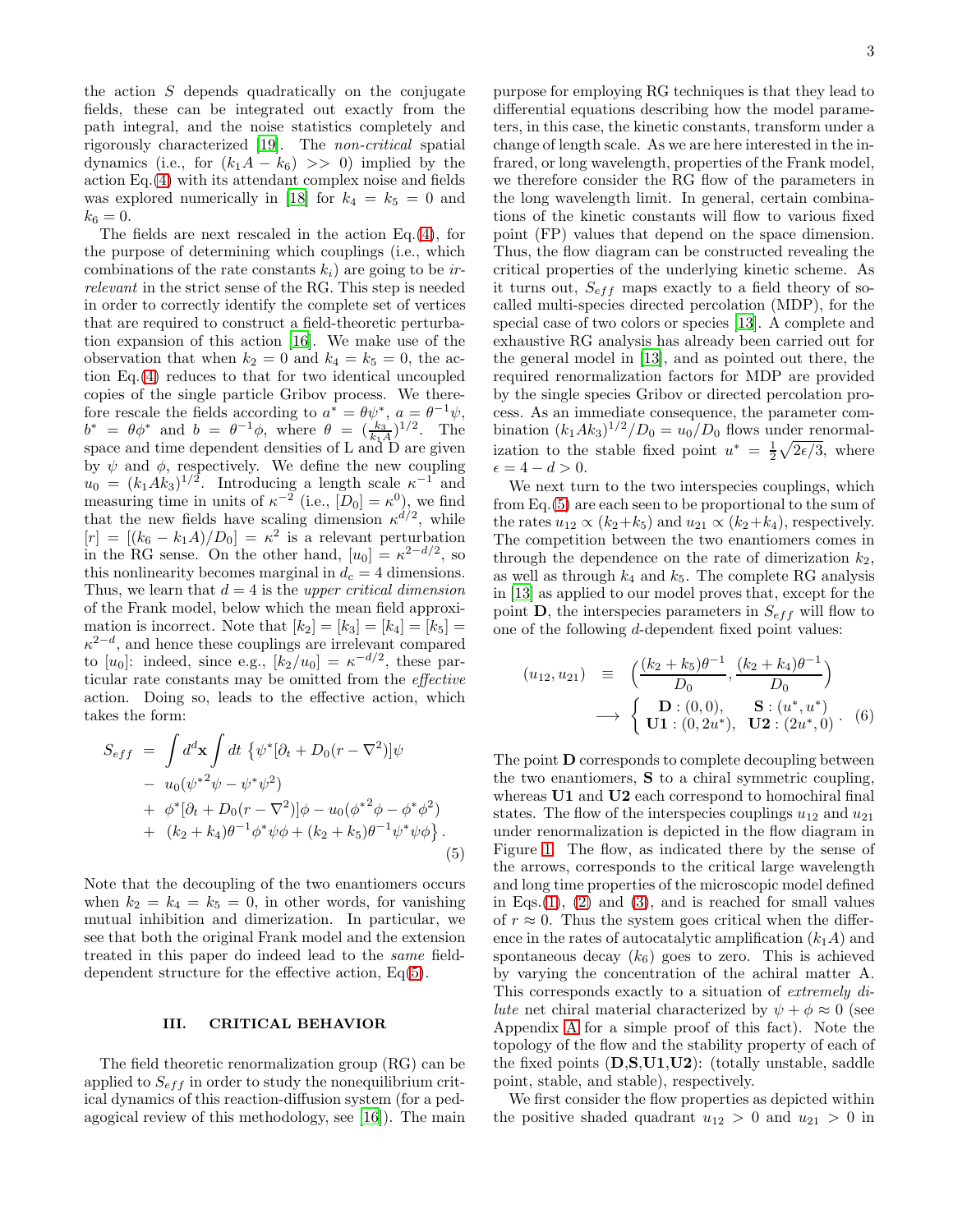

<span id="page-3-1"></span>FIG. 1: (Color online) RG flow or "phase diagram" of the reaction scheme. Space of scale dependent renormalized couplings  $u_{12}$  and  $u_{21}$ . The shaded quadrant corresponds to the critical properties of the model with positive kinetic constants and diffusion. There is an unstable fixed point D at  $(u_{12}, u_{21}) = (0, 0)$  (blue dot); a saddle point **S** at  $(u_{12}, u_{21}) =$  $(u^*, u^*)$  (red dot), and two stable fixed points U1 and U2, located at  $(u_{12}, u_{21}) = (0, 2u^*)$  and  $(u_{12}, u_{21}) = (2u^*, 0)$ , respectively (green dots). The separatrix  $u_{21} = u_{12}$  is the boundary between the basins of attraction of U1 and U2. Outside this quadrant, the line  $u_{21} + u_{12} = 0$  separates the complete basin of attraction of U1 and U2 from the dashed line of fixed points  $u_{12} + u_{21} = -2u^*$ . See text and reference [\[13\]](#page-8-10) for further details.

Fig. [1.](#page-3-1) In so far as it is reasonable to assume that the kinetic constants  $k_i$  and the diffusion  $D_0$  are nonnegative parameters, this the most pertinent part of the full flow diagram for real chemical systems [\[20](#page-8-17)]. There is a totally unstable fixed point **D** located at the origin  $u_{12}^* = u_{21}^* =$ 0. This corresponds to complete decoupling of the two enantiomers. But the only way to arrive at this decoupled state is by blithely setting the initial values of  $k_2 = 0$  as well as  $k_4 = k_5 = 0$  all to zero. Otherwise, the slightest positive deviation of any one of these rates from zero, drives the system eventually to either the saddle point **S**, if  $\delta u_{12} = \delta u_{21} > 0$ , or to one of the two stable fixed points U1, if  $\delta u_{21} > \delta u_{12} > 0$  or U2, otherwise.

The diagonal symmetry line  $u_{21} = u_{12}$  in this quadrant is a separatrix dividing the basins of attraction of the two unidirectional fixed points. For chirally symmetric kinetics, the natural choice of course is  $k_4 = k_5$ , which puts the system dynamics directly on top of this separatrix. Then, as the diagram indicates, any positive initial value for  $u_{21} = u_{12} > 0$  drives the system to the chiral symmetric fixed point S. In this case, the final state of the system is determined by the fully symmetric couplings

between the two enantiomers (see Eq. $(6)$ ). In chemistry, a racemic mixture is one that contains equal amounts of left- and right-handed enantiomers of a chiral molecule. When the system is near the point **S**, racemic initial conditions lead to a racemic final state, while non racemic initial conditions lead to a final state that maintains the original enantiomeric excess only for low noise amplitudes (see the numerical results in Section [IV\)](#page-3-0).

On the other hand, if the the model has  $k_4 - k_5 \neq 0$ which from Eq.[\(6\)](#page-2-2) implies that  $u_{21} \neq u_{12}$ , then the system evolves to one of the two stable fixed points U1 or U2. At either U1 or U2, the system attains unidirectional interspecies couplings, see Eq.[\(6\)](#page-2-2), which lead to the absolute amplification of one enantiomer at the expense of the other: that is, complete chiral symmetry breaking and a pure homochiral stable final state is the inevitable outcome (see the numerical results in Section [IV\)](#page-3-0).

For the sake of completeness, we now address the remainder of the flow diagram (the unshaded regions). In this case, there is then another separatrix whose equation is  $u_{12} + u_{21} = 0$ , which divides the complete basin of attraction of the two unidirectional fixed points from the dashed line  $u_{12} + u_{21} = -2u^*$ ; see Figure [1.](#page-3-1) The parameter domain to the left of this dashed line corresponds to a region of instability, and it is conjectured in [\[13\]](#page-8-10) that couplings satisfying the condition  $u_{12} + u_{21} < 0$ will lead to first order transitions. We hasten to point out, however, that this part of the diagram is only accessible if initial values of the  $u_{12}$  and or  $u_{21}$  are negative, corresponding to a *negative* diffusion  $D_0 < 0$ , provided, of course, that none of the reaction rates  $k_i$  are allowed to become negative [\[20\]](#page-8-17). Thus, the region of this diagram applicable to real chemical systems is represented by the shaded quadrant.

#### <span id="page-3-0"></span>IV. CRITICAL DYNAMICS

The temporal evolution of the two enantiomers in the critical regime represented in Fig[.1](#page-3-1) is governed by a pair of coupled Langevin equations which follow straightforwardly from the effective action  $S_{eff}$ . These are obtained by carrying out a Gaussian integration over the conjugate fields  $\psi^*$  and  $\phi^*$  in the path integral of the exponentiated effective action:  $\int \mathcal{D}\psi \mathcal{D}\psi^* \mathcal{D}\phi \mathcal{D}\phi^* e^{-S_{eff}[\psi,\psi^*,\phi,\phi^*]}$ . This final step yields a product of delta functional constraints under the integral which in turn, lead to a pair of exact coupled stochastic partial differential equations [\[19\]](#page-8-16). The advantage of obtaining the Langevin equations in this way is that the noise properties are fully determined and do not have to be guessed at or put in by hand. Numerical solutions of these stochastic equations can be carried out to reveal the nature and qualitative tendency of the spatial and temporal evolution of the competing enantiomers in the neighborhood of each RG fixed point, as well as within their respective basins of attraction.

The Langevin equations that follow from  $S_{eff}$  are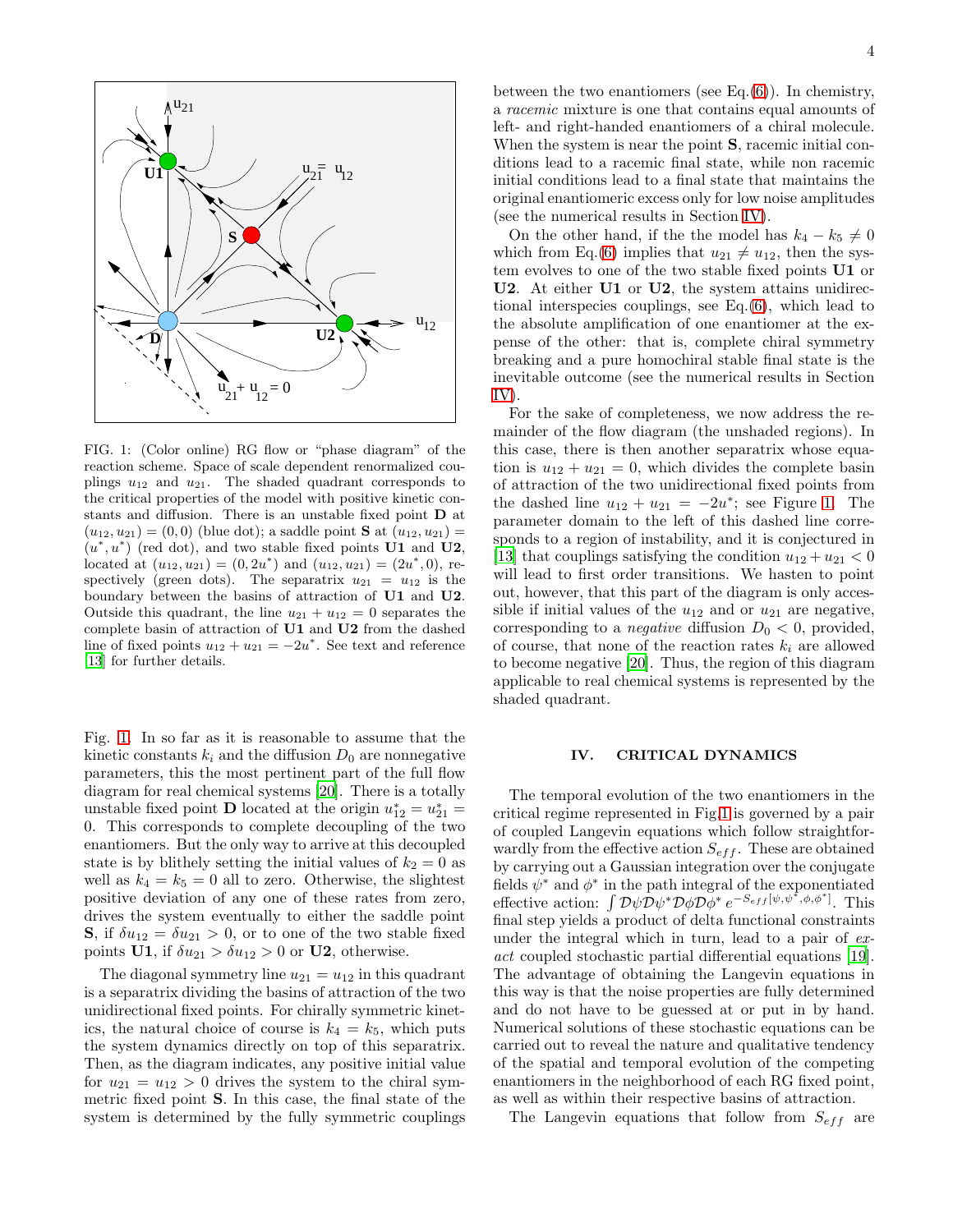given by

<span id="page-4-0"></span>
$$
\frac{\partial}{\partial t}\psi = D_0 \nabla^2 \psi + (k_1 A - k_6)\psi - u_0 \psi^2
$$

$$
- (k_2 + k_5)\theta^{-1}\psi\phi + \xi_1 \tag{7}
$$

$$
\frac{\partial}{\partial t}\phi = D_0 \nabla^2 \phi + (k_1 A - k_6)\phi - u_0 \phi^2
$$

$$
- (k_2 + k_4)\theta^{-1} \phi \psi + \xi_2, \qquad (8)
$$

where the noise satisfies  $\langle \xi_1 \rangle = \langle \xi_2 \rangle = 0$  and

<span id="page-4-1"></span>
$$
\langle \xi_1(\mathbf{x},t)\xi_1(\mathbf{x}',t') \rangle = 2u_0\psi(\mathbf{x},t)\delta^d(\mathbf{x}-\mathbf{x}')\delta(t-t'),(9) \langle \xi_2(\mathbf{x},t)\xi_2(\mathbf{x}',t') \rangle = 2u_0\phi(\mathbf{x},t)\delta^d(\mathbf{x}-\mathbf{x}')\delta(t-t')(10)
$$

These equations hold in the critical region shown in Fig. [1.](#page-3-1)

### Langevin equations in the vicinity of the saddle point

In particular, the behavior of the model in the vicinity of the saddle point **S** where the interspecies couplings  $u_{12}$ and  $u_{21}$  flow to a symmetric fixed value, is given by the solutions of the system Eqs.[\(7,8\)](#page-4-0) where we now set  $k_4 =$  $k_5$ . These are subject to the noise Eqs.[\(9,10\)](#page-4-1), and we use the result that  $u_0/D_0$  flows to  $u^*$ , together with the corresponding fixed point values for  $u_{12}$  and  $u_{21}$ , as given in Eq.[\(6\)](#page-2-2). At this juncture, it is also convenient to rescale the fields  $\tilde{\psi} = D_0 u^* / (k_1 A - k_6) \psi$ ,  $\tilde{\phi} = D_0 u^* / (k_1 A - k_6) \psi$  $k_6$ ) $\phi$ , and employ dimensionless time  $\tau = (k_1A - k_6)t$  and coordinates  $\hat{x}_j = ((k_1A - k_6)/D_0)^{1/2}x_j$ . These simple steps yield the stochastic equations in the vicinity of the saddle point S:

<span id="page-4-3"></span>
$$
\partial_{\tau}\tilde{\psi} = \hat{\nabla}^2 \tilde{\psi} + \tilde{\psi} - \tilde{\psi}^2 - \tilde{\psi}\tilde{\phi} + \tilde{\xi}_1(\hat{\mathbf{x}}, \tau), \qquad (11)
$$

$$
\partial_{\tau}\tilde{\phi} = \hat{\nabla}^2 \tilde{\phi} + \tilde{\phi} - \tilde{\phi}^2 - \tilde{\phi}\tilde{\psi} + \tilde{\xi}_2(\hat{\mathbf{x}}, \tau), \qquad (12)
$$

where the rescaled noise is given by

<span id="page-4-4"></span>
$$
\langle \tilde{\xi}_1(\hat{\mathbf{x}}, \tau) \tilde{\xi}_1(\hat{\mathbf{x}}', \tau') \rangle = 2 \Big( \frac{D_0}{k_1 A - k_6} \Big)^{2 - d/2} u^{*2} \tilde{\psi}(\hat{\mathbf{x}}, \tau) \times \delta^d(\hat{\mathbf{x}} - \hat{\mathbf{x}}') \delta(\tau - \tau'), \qquad (13)
$$

$$
\langle \tilde{\xi}_2(\hat{\mathbf{x}}, \tau) \tilde{\xi}_2(\hat{\mathbf{x}}', \tau') \rangle = 2 \Big( \frac{D_0}{k_1 A - k_6} \Big)^{2 - d/2} u^{*2} \tilde{\phi}(\hat{\mathbf{x}}, \tau) \times \delta^d(\hat{\mathbf{x}} - \hat{\mathbf{x}}') \delta(\tau - \tau').
$$
 (14)

In two dimensions, the noise strength is characterized by the parameter  $\sigma^2 = 2D_0u^{*2}/(k_1A - k_6)$ , with  $u^* =$  $1/\sqrt{3} \approx 0.58$ , and this can be large or small depending on whether the diffusion rate  $D_0$  is large or small (keeping the difference  $k_1A - k_6 > 0$  fixed), respectively. In Figure [2,](#page-4-2) some representative effects of the diffusion on the critical dynamics in the neighborhood of the saddle point  $S$  in  $d = 2$  are displayed for the spatially averaged enantiomers for both large ( $\sigma = 1$ ) and small ( $\sigma = 0.3$ ) internal noises and for non-racemic initial conditions. Recall

that here we have set  $k_4 = k_5$ . We solve numerically the full stochastic two-dimensional version of Eqs.  $(11,12)$ subject to the noise given by Eqs.  $(13.14)$ , using reflecting boundary conditions and a finite difference scheme with  $\Delta \tau = 0.005$ ,  $\Delta \hat{x} = \Delta \hat{y} = 0.23$ , and a grid of size  $L \times L = 154 \times 154.$ 



<span id="page-4-2"></span>FIG. 2: (Color online)  $k_4 = k_5$ : Time evolution of the spatially averaged enantiomer densities  $\langle u \rangle = \langle \tilde{\phi} \rangle$  and of  $\langle v \rangle = \langle \tilde{\psi} \rangle$  in two dimensions  $d = 2$  for two representative simulations of the stochastic dynamics near the saddle point S, Eqs. $(11,12)$  with noise Eqs. $(13,14)$ . Evolution of non-racemic homogeneous initial conditions  $((\tilde{\phi}(\hat{x}, \hat{y}, \tau = 0), \tilde{\psi}(\hat{x}, \hat{y}, \tau = 0))$  $(0)$  = (0.6, 0.4). For weak noise  $\sigma = 0.3$  see the inner pair of red (dark gray) and green (light gray) curves. For stronger  $\sigma = 1$  noise, see the outer pair of blue (dark gray) and magenta (light gray) curves.

For small noise levels ( $\sigma = 0.3$ ), and for non-racemic initial compositions, the initial proportion of the two chiral species is roughly maintained, modulo the fluctuations; see the inner pair of curves in Fig. [2.](#page-4-2) The evolution of  $\langle u \rangle_{\sigma=0.3}$  is shown in the red (dark gray) line and  $\langle v \rangle_{\sigma=0.3}$  in the green (light gray) line. However, for stronger noise ( $\sigma = 1$ ), the initial imbalance shows an almost monotonic tendency to increase, suggesting that sufficiently strong noise is capable of driving the system to a homochiral final state, in spite of the manifest mathematical chiral symmetry of the underlying evolution equations and noise terms under the substitutions  $\psi \rightarrow \phi$  and  $\phi \rightarrow \psi$ . A mean field analysis of the solutions of Eqs.[\(11\)](#page-4-3) and [\(12\)](#page-4-3), which ignores both diffusion and noise, indicates that the enantiomeric excess of the concentrations of the two enantiomers is time independent [\[21\]](#page-8-18). Here, this is seen to be approximately true also for the spatially averaged diffusing enantiomers subject to small noise. But greater internal noise induces a striking departure from this that is not captured by the mean field approximation, as seen in Fig. [2.](#page-4-2) This is depicted in the outer pair of curves. The evolution of  $\langle u \rangle_{\sigma=1}$  is shown in the blue (dark gray) line and  $\langle v \rangle_{\sigma=1}$  in the magenta (light gray) line.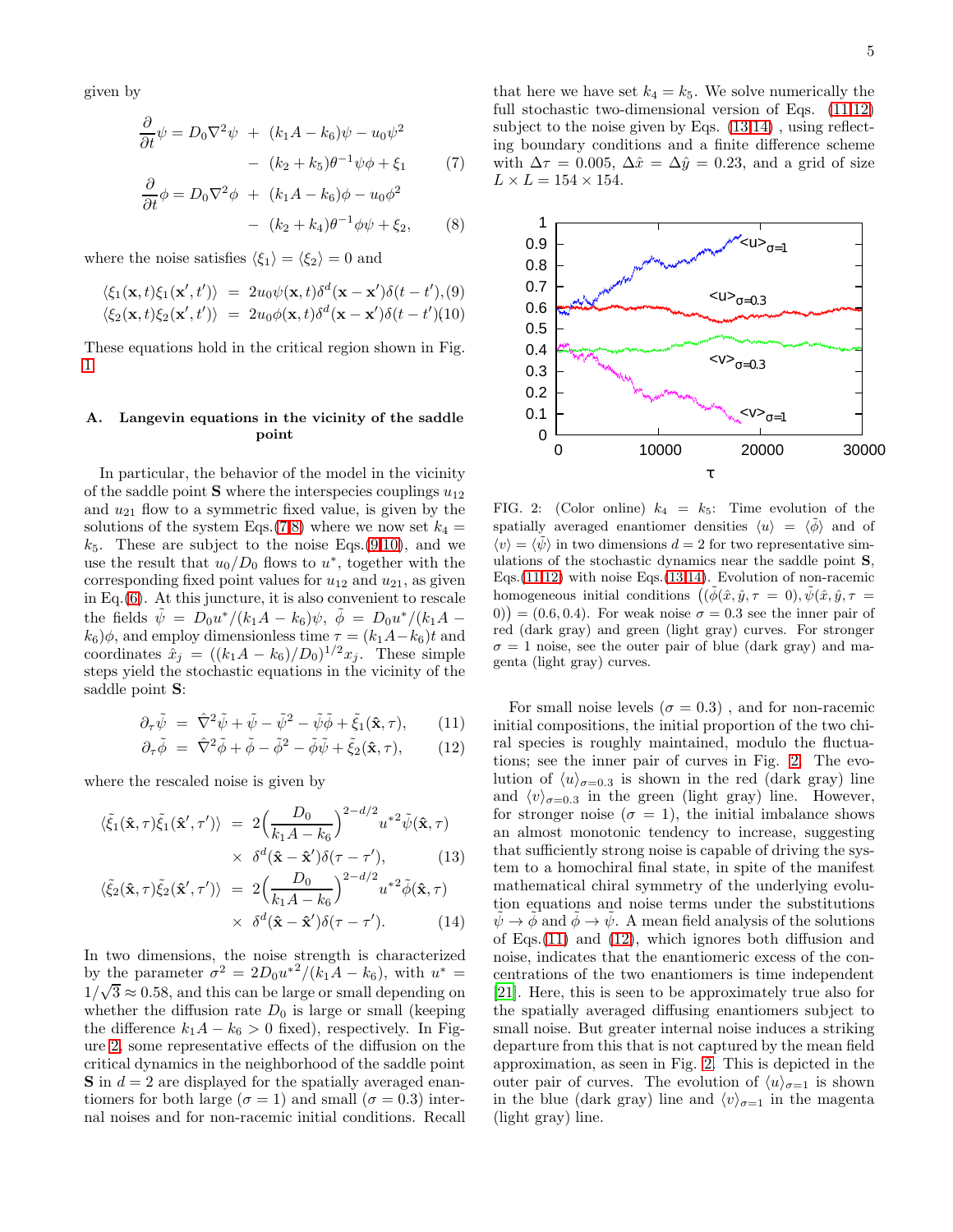As we are interested here in displaying only the initial and intermediate time dependent tendencies of the two enantiomer densities in the vicinities of the various RG fixed points, we have employed standard integration of the Langevin equations, sufficient for revealing the qualitative nature of the solutions for short and intermediate computational time steps, as can be seen in Fig. 2 and Fig. 3 (below). Near an absorbing state transition, one of the densities tends to zero, and the numerical integration breaks down. This can be seen clearly in the simulation of the evolution to the absorbing state, which is shown only for the shorter time scales in these figures. This standard algorithm is of course not adequate for extracting the much more precise and delicate information such as asymptotic decays or power law exponents. For the latter, we would have had to appeal to the more sophisticated numerical schemes such as those proposed by Dickman [\[22\]](#page-8-19), Moro [\[23\]](#page-8-20) or by Dornic et al. [\[24\]](#page-8-21).

### B. Langevin equations in the vicinity of the unidirectional fixed points

The behavior of the system near one of the two stable attracting fixed points, for instance U1, is determined by the pair of equations

<span id="page-5-0"></span>
$$
\partial_{\tau}\tilde{\psi} = \hat{\nabla}^2 \tilde{\psi} + \tilde{\psi} - \tilde{\psi}^2 - 2\tilde{\psi}\tilde{\phi} + \tilde{\xi}_1(\hat{\mathbf{x}}, \tau), \qquad (15)
$$

$$
\partial_{\tau}\tilde{\phi} = \hat{\nabla}^2 \tilde{\phi} + \tilde{\phi} - \tilde{\phi}^2 + \tilde{\xi}_2(\hat{\mathbf{x}}, \tau), \tag{16}
$$

with the noise properties as given above in Eqs.  $(13,14)$ . Here, we use the fixed point value  $(u_{12}, u_{21}) = (0, 2u^*).$ Recall in order to arrive at this fixed point, we set  $k_4 \neq k_5$ . This corresponds to "starting" the system off in either the basin of attraction of U1 or that of U2 (see shaded quadrant in Fig. [1\)](#page-3-1). Note the manifest asymmetry in the equation pair due to the presence of the unidirectional coupling term in Eq. $(15)$ , absent from Eq. $(16)$ . This fixed point is associated with homochirality, as confirmed by numerical simulation; see Fig. [3.](#page-5-1) Starting from racemic initial conditions, the plot of the spatially averaged enantiomeric densities, in Fig. [3,](#page-5-1) indicates an extremely rapid onset of absolute chiral amplification.

The evolution of  $\langle u \rangle_{\sigma=1}$  is shown in the upper solid red (dark gray) curve and that of  $\langle v \rangle_{\sigma=1}$  is shown in the lower dashed green (light gray) curve. The equations governing the critical dynamics at the other stable fixed point U2 are had by simply interchanging the fields  $\psi \leftrightarrow$  $\phi$  in Eqs[\(15,16\)](#page-5-0) and replacing  $\xi_1 \leftrightarrow \xi_2$ . The behavior is quantitatively identical, but with the roles of the two enantiomers obviously reversed.

Near criticality, there is no numerical evidence for the formation of the spatially segregrated chiral domains bounded by racemic fronts, in marked contrast to the results reported in [\[18](#page-8-15)]. The distinguishing factor of course is that the present simulations are carried out at the unidirectional critical points U1 or U2, whereas in [\[18\]](#page-8-15), the system was explored *far away* from criticality, where such



<span id="page-5-1"></span>FIG. 3: (Color online)  $k_4 \neq k_5$ : Time evolution of the spatially averaged enantiomer densities  $\langle u \rangle = \langle \phi \rangle$  and of  $\langle v \rangle = \langle \tilde{\psi} \rangle$  in two dimensions  $d = 2$  for a representative simulation of the stochastic dynamics near the asymmetric unidirectional fixed point U1, Eqs.[\(15,16\)](#page-5-0). Evolution of homogeneous racemic initial conditions  $((\tilde{\phi}(\hat{x}, \hat{y}, \tau = 0), \tilde{\psi}(\hat{x}, \hat{y}, \tau = 0)) =$  $(0.5, 0.5)$  for noise level  $\sigma = 1$ .  $\langle u \rangle_{\sigma=1}$  is shown in the upper solid red (dark gray) curve and  $\langle v \rangle_{\sigma=1}$  is shown in the lower dashed green (light gray) curve.

chirally pure domains are expected to form [\[6,](#page-8-3) [25\]](#page-8-22). At the RG unidirectional fixed points, the dynamical equations themselves are manifestly chirally asymmetric, and the system rapidly evolves to a final homochiral state, without passing through the intermediate stages of enantiomeric competition.

———————————————————–

# C. Stochastic dynamics away from the critical points

The distinction between the critical and non-critical behavior can be sharpened by contrasting the mathematical structure of the critical equations and noise to those that hold away from the fixed points. The latter are of course given by the system Eqs.[\(7,8\)](#page-4-0) with the fluctuations obeying Eqs. $(9,10)$  [\[26\]](#page-8-23). By means of the field rescaling  $\psi = ((k_2 + k_5)/u_0)\psi$ , and with a similar relation between  $\phi$  and  $\phi$ , these Langevin equations can be written as (note: in what follows we take  $k_4 = k_5$ )

<span id="page-5-2"></span>
$$
\partial_{\tau}\tilde{\psi} = \hat{\nabla}^2 \tilde{\psi} + \tilde{\psi} - g\tilde{\psi}^2 - \tilde{\psi}\tilde{\phi} + \eta_1(\hat{\mathbf{x}}, \tau), \qquad (17)
$$

$$
\partial_{\tau}\tilde{\phi} = \hat{\nabla}^2 \tilde{\phi} + \tilde{\phi} - g\tilde{\phi}^2 - \tilde{\phi}\tilde{\psi} + \eta_2(\hat{\mathbf{x}}, \tau), \qquad (18)
$$

where  $g = k_3/(k_2 + k_5)$  and the rescaled noise obeys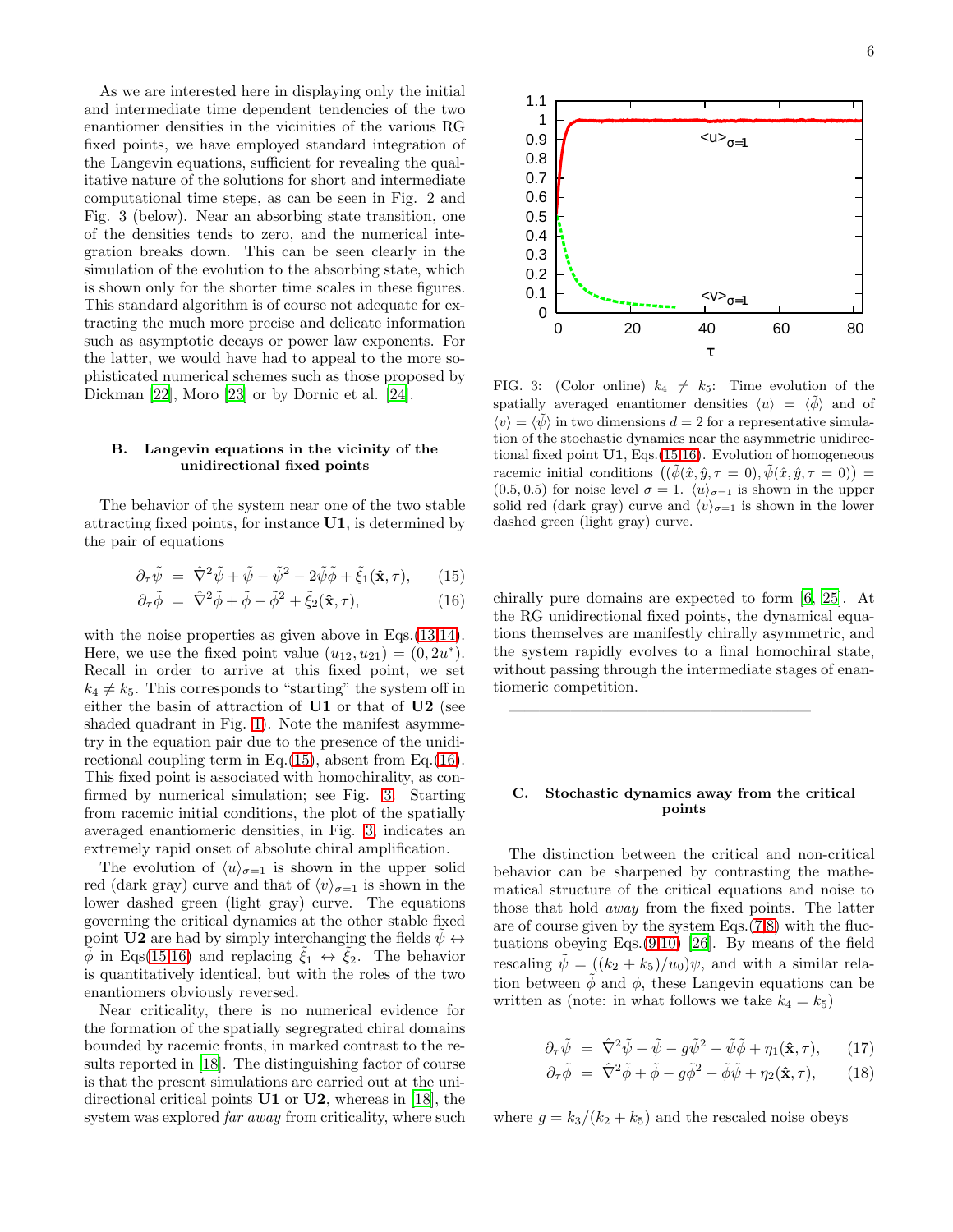$$
\langle \eta_1(\hat{\mathbf{x}}, \tau) \eta_1(\hat{\mathbf{x}}', \tau') \rangle = 2 \frac{(k_2 + k_5)}{D_0^{d/2}} (k_1 A - k_6)^{d/2 - 1} \tilde{\psi}(\hat{\mathbf{x}}, \tau)
$$

$$
\times \delta^d(\hat{\mathbf{x}} - \hat{\mathbf{x}}')\delta(\tau - \tau'), \tag{19}
$$

$$
\langle \eta_2(\hat{\mathbf{x}}, \tau) \eta_2(\hat{\mathbf{x}}', \tau') \rangle = 2 \frac{(k_2 + k_5)}{D_0^{d/2}} (k_1 A - k_6)^{d/2 - 1} \tilde{\phi}(\hat{\mathbf{x}}, \tau)
$$

 $\times \delta^d(\hat{\mathbf{x}} - \hat{\mathbf{x}}')\delta(\tau - \tau')$  $(20)$ 

If the noise and the diffusion terms are ignored, then a mean field analysis of the homogeneous asymptotic solutions of the corresponding equations Eqs.[\(17,18\)](#page-5-2), reveals that the parameter q plays a special role [\[21\]](#page-8-18). Indeed,  $g < 1$  leads to chiral amplification of an initial enantiomeric excess, whereas  $q > 1$  leads to a racemic final state. The point  $g = 1$  was identified as a *critical* value, in the sense that a sudden qualitative change in the asymptotic behavior of the mean-field solutions is observed: the ratio of the two enantiomeric concentrations in this borderline case remains constant, and depends on the initial composition. If the initial condition is racemic, the system will always remain racemic, if however there is a slight initial excess, this excess is forever maintained [\[21\]](#page-8-18).

From these remarks we see that the spatially dependent and stochastic effective equations associated with each renormalization group fixed point **S**, U1, Eqs.[\(11,12\)](#page-4-3) and Eqs.[\(15,16\)](#page-5-0), respectively, have  $g = 1$ . Likewise for the point  $U2$ . It is as if we had set g to its "critical" value. But it is important to emphasize that at these RG fixed points,  $g$  is no longer a freely adjustable parameter, but under renormalization is automatically driven to this special value. The RG thus provides a rational physical explanation for why  $q = 1$  at criticality.

#### <span id="page-6-0"></span>V. DISCUSSION

As supported by surveys and reviews of the present status of chiral autocatalysis, mirror symmetry breaking, stochasticity, and their implications for the origin of homochirality, the Frank model and its extensions continue to serve as the paradigm for theoretical studies of this phenomenon [\[3,](#page-8-0) [4](#page-8-1), [5,](#page-8-2) [27\]](#page-8-24). In this paper we have studied the critical properties of the Frank model and a simple extension of it, by exploiting the mapping of this kinetic scheme to a well studied phenomenon from condensed matter and non-equilibrium statistical physics, namely, (multi-species) directed percolation processes [\[13\]](#page-8-10). By virtue of this exact mapping, which is established at the level of statistical field theory, the complete renormalization group (RG) analysis of the critical properties of directed percolation can be applied to study the critical features of the Frank model. The most significant result in this paper is the description of a new effect in the field of molecular chirality, namely mirror symmetry breaking induced by internal noise in extremely diluted systems with absolute enantioselective catalysis. Such a mechanism is of course vitally important for scenarios of prebiotic chemistry, where it is commonly agreed upon that sufficiently high concentrations of organic compounds could not have been reached during the chemical evolution of the early earth [\[28](#page-8-25)]. These final states are consequence of internal composition fluctuations and reactions limited by spatial diffusion. To reach these dilute multi-critical states, the difference between the amplification and decay rates must be close to zero [\[13\]](#page-8-10). This contrasts to Saito and Hyuga's suggestion that, for closed systems, both *nonlinear* autocatalysis and recycling with diffusion seem to be required for chiral symmetry breaking in dilute solutions [\[29\]](#page-8-26). Additional insight into the dynamical consequence of each transition is provided by deriving and numerically solving the exact effective Langevin equations that hold in the neighborhood of each fixed point.

It has been known for some time that the chirally symmetric state of the Frank model is unstable and that (external) fluctuations can induce a transition to homochiral final states. There are evidently a number of distinct routes leading to homochirality, and the concept of criticality and the identification of the associated critical parameters should be clearly distinguished. From general bifurcation theory, we thus learn that the transition from a symmetric to a chiral final state can be induced by varying solely the concentrations of the substrate molecules [\[30\]](#page-8-27). The mean field analysis of Ref. [\[21](#page-8-18)] on the other hand, identifies the ratio of rate constants  $g = k_3/k_2$  as the pertinent critical parameter. In certain crystallization experiments, it is the stirring rate of the solution that has been observed to play the role of a critical parameter [\[31](#page-8-28)]. The present work makes use of the fact that chiral or mirror symmetry breaking is an example of an active to absorbing state phase transition, and that such transitions are generically characterized by directed percolation processes (DP)[\[16](#page-8-13)]. RG techniques can be applied to analyze this symmetry breaking phenomenon in extremely dilute chemical systems in a precise manner.

#### Acknowledgments

We acknowledge useful conversations with Prof. Josep M. Ribó during the course of this work. We are especially indebted to Prof. Vladik Avetisov for recognizing the correct significance of our results in the context of prebiotic chemistry. We thank Dr. Carlos Briones for supplying us with second book cited in Ref [\[28\]](#page-8-25). This research is supported in part by the Grant AYA2006-15648-C02-02 from the Ministerio de Educación y Ciencia (Spain).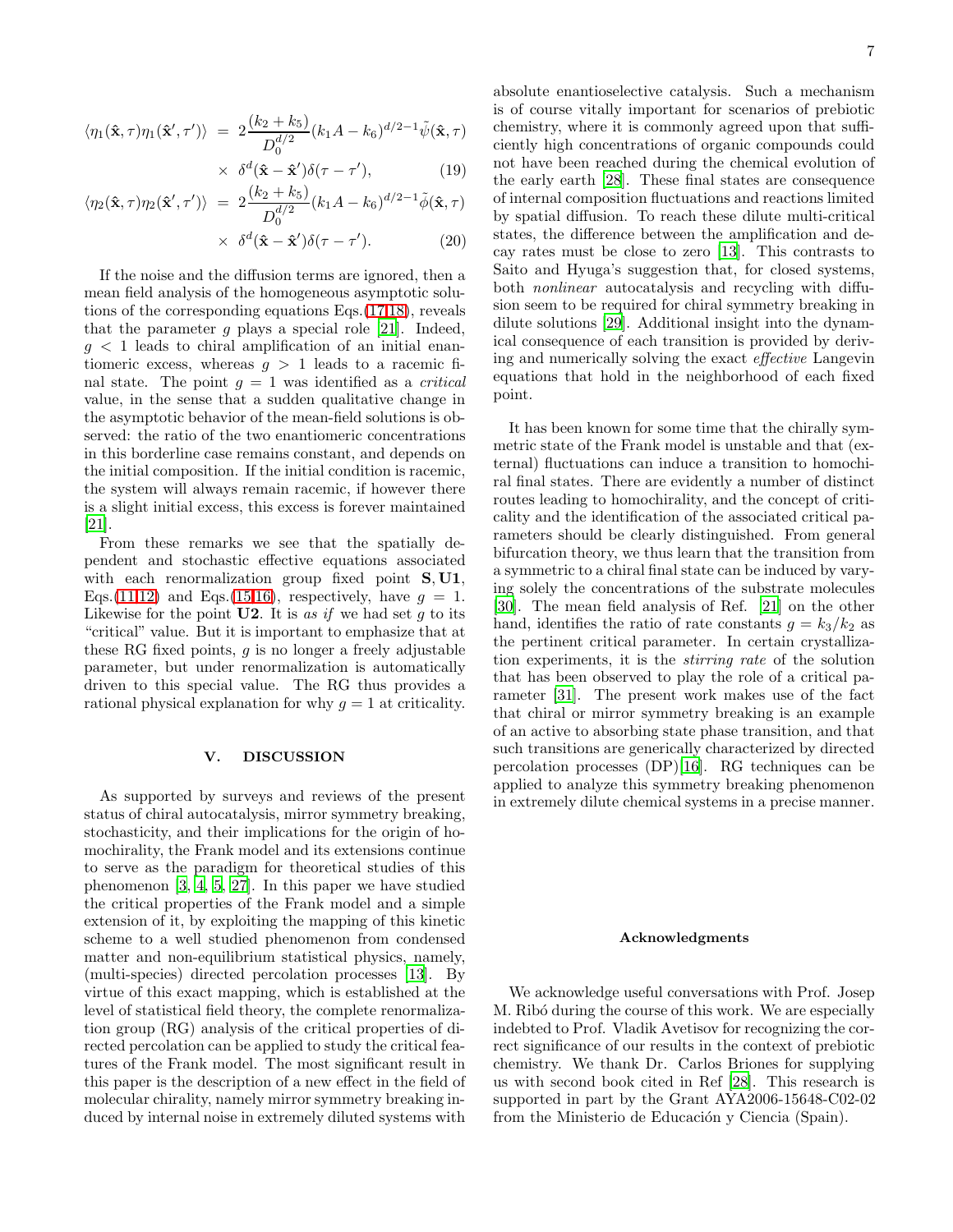# <span id="page-7-2"></span>APPENDIX A: CRITICAL REGIME IMPLIES EXTREME DILUTION

Simple bifurcation analysis of the purely kinetic scheme Eqs. $(1,2,3)$  $(1,2,3)$  $(1,2,3)$ 

<span id="page-7-4"></span>
$$
\frac{dL}{dt} = (k_1 A - k_6)L - k_3 L^2 - (k_2 + k)LD, \quad (A1)
$$
  

$$
\frac{dD}{dt} = (k_1 A - k_6)D - k_3 D^2 - (k_2 + k)LD, \quad (A2)
$$

reveals the chemical nature of the critical regime of the fully stochastic field theory treated in this paper [\[32\]](#page-8-29). Here,  $A, L$  and  $D$  denote concentrations and we have set  $k_4 = k_5 = k$ . Introduce the enantiomeric excess  $\eta = \frac{L-D}{L+D}$ and the total concentration of chiral matter  $\chi = L + \overline{D}$ . Then the kinetic equations  $Eqs.(A1,A2)$  $Eqs.(A1,A2)$  can be written as follows:

$$
\frac{d\eta}{dt} = \frac{k_2 + k - k_3}{2} \chi \eta (1 - \eta^2) \tag{A3}
$$
\n
$$
\frac{d\chi}{dt} = (k_1 A - k_6) \chi - [k_3 + \frac{k_2 + k - k_3}{2} (1 - \eta^2)] \chi^2.
$$

(A4) For behavior with large amount of chiral matter,  $\chi \gg 0$ ,

we must have  $(k_1A - k_6) >> 0$ . This requires that the system be far from criticality. The bifurcation equation [\[1\]](#page-7-0) is then  $\eta(1 - \eta^2) = 0$  and there are three stationary solutions:

$$
\{\eta = 0, \chi = 2 \frac{k_1 A - k_6}{k_2 + k + k_3}\},\tag{A5}
$$

unstable if  $k_2 - k > 0$  and stable if  $k_2 - k < 0$ , and

$$
\{\eta = \pm 1, \chi = \frac{k_1 A - k_6}{k_3}\},\tag{A6}
$$

stable if  $k_2 - k > 0$  and unstable if  $k_2 - k < 0$ . From this we can deduce the following salient features: First, by introducing the dimensionless time  $\tau = (k_1A - k_6)t$ , we see that far from criticality, the variable  $\chi$  changes much more rapidly than the enantiomeric excess  $\eta$ . The system rapidly reaches a quasistationary state for  $\chi$   $\left(\frac{d\chi}{d\tau} \approx 0\right)$ and then the slow variable  $\eta$  evolves and the full system reaches its true steady state. Secondly, the criticality condition  $(k_1A - k_6) \approx 0$  corresponds to the kinetic behavior under conditions of extreme dilution,  $\chi \approx 0$ , with the concentration of chiral material close to zero. In this case, the system has no well defined steady state with respect to the concentration  $\chi$ , since  $\eta = (L - D)/\chi$ yields an indeterminate expression near criticality. Furthermore, the equation for  $\chi$  becomes as "slow" as the equation for  $\eta$ , and the use of classical kinetic approach based on the law of mass action becomes questionable.

Thus, the stochastic approach employed in this paper is not only justified, but is needed to correctly describe the critical regime of the Frank model.

### <span id="page-7-3"></span>APPENDIX B: REVERSIBLE REACTIONS

The backreaction of the dimerization step is eliminated if the product  $P$  is continuously being removed from the reactor. Otherwise, the reverse reaction must be taken into account. Furthermore, as pointed out by Avetisov and Goldanskii [\[1\]](#page-7-0), reversibility in the mutual inhibition reactions will account for the limited enantioselectivity of chiral catalysts, so that the catalytic effect of each enantiomer leads to the formation of both L and D products. To include these effects, the following reactions would have to be added to the above scheme Eqs. $(1,2,3)$  $(1,2,3)$  $(1,2,3)$ :

$$
P \xrightarrow{k-2} \mathbf{L} + \mathbf{D}, \qquad \mathbf{L} + \mathbf{A} \xrightarrow{k-4} \mathbf{L} + \mathbf{D}, \qquad \mathbf{D} + \mathbf{A} \xrightarrow{k-5} \mathbf{L} + \mathbf{D}.
$$
\n(B1)

The lefthandmost corresponds to the backreaction of the dimerization, while the latter two allow for reversibility in the mutual inhibition reactions. Going through the same algebraic procedure that led us to the effective action in Sec [II,](#page-1-1) we find that the above reactions yield the following terms to be added to the effective action in Eq.[\(5\)](#page-2-1):

$$
\Delta S_{eff} = -\int d^d \mathbf{x} \int dt \{k_{-2}\theta\psi^* + k_{-2}\theta\phi^* + k_{-2}\theta^2\psi^*\phi^* + k_{-4}\phi^*\psi + k_{-5}\psi^*\phi \quad (B2) + k_{-4}\theta\psi^*\psi\phi^*k_{-5}\theta\phi^*\phi\psi^* \}.
$$

From dimensional analysis we find that  $[k_{-2}\theta] = \kappa^{2+d/2}$ ,  $[k_{-2}\theta^2] = [k_{-4}] = [k_{-5}] = \kappa^2$  are relevant perturbations in the sense of the RG for all dimensions, whereas  $[k_{-4}\theta] = [k_{-5}\theta] = \kappa^{2-d/2}$ . The corresponding cubic terms are therefore marginal in  $d_c = 4$  dimensions and are relevant for  $d < 4$ .

From the point of view of the field-theoretic content of  $\Delta S_{eff}$ , we see that the dimerization backreaction induces new relevant terms not present in the original effective action proportional to  $\sim \psi^*, \sim \phi^*$ , as well as a term of dimension  $\kappa^2$ . However, this additional term proportional to  $\psi^* \phi^*$  dynamically couples the two enantiomers via a cross-correlated noise, a feature not present in the absence of dimer breakup. Regarding the limited enantioselectivity reactions, these induce "masslike" terms  $\sim \phi^* \psi, \sim \psi^* \phi$ , that also serve to link the two enantiomers. In fact, these terms lead to off diagonal contributions to the response functions or propagators. The new cubic terms  $\sim \psi^* \psi \phi^*$ ,  $\sim \phi^* \phi \psi^*$  are also sources of "off-diagonal" or cross-correlated reaction noise; in graphical perturbation theory, these lead to new cubic vertices which would have to be included in a fieldtheoretic RG analysis, such as in [\[17](#page-8-14)].

- <span id="page-7-0"></span>[1] V. Avetisov and V. Goldanskii, Proc. Natl. Acad. Sci. USA, 93, 11435 (1996).
- <span id="page-7-1"></span>[2] M. Avalos, R. Babiano, P. Cintas, J.L. Jiménez and J.C.